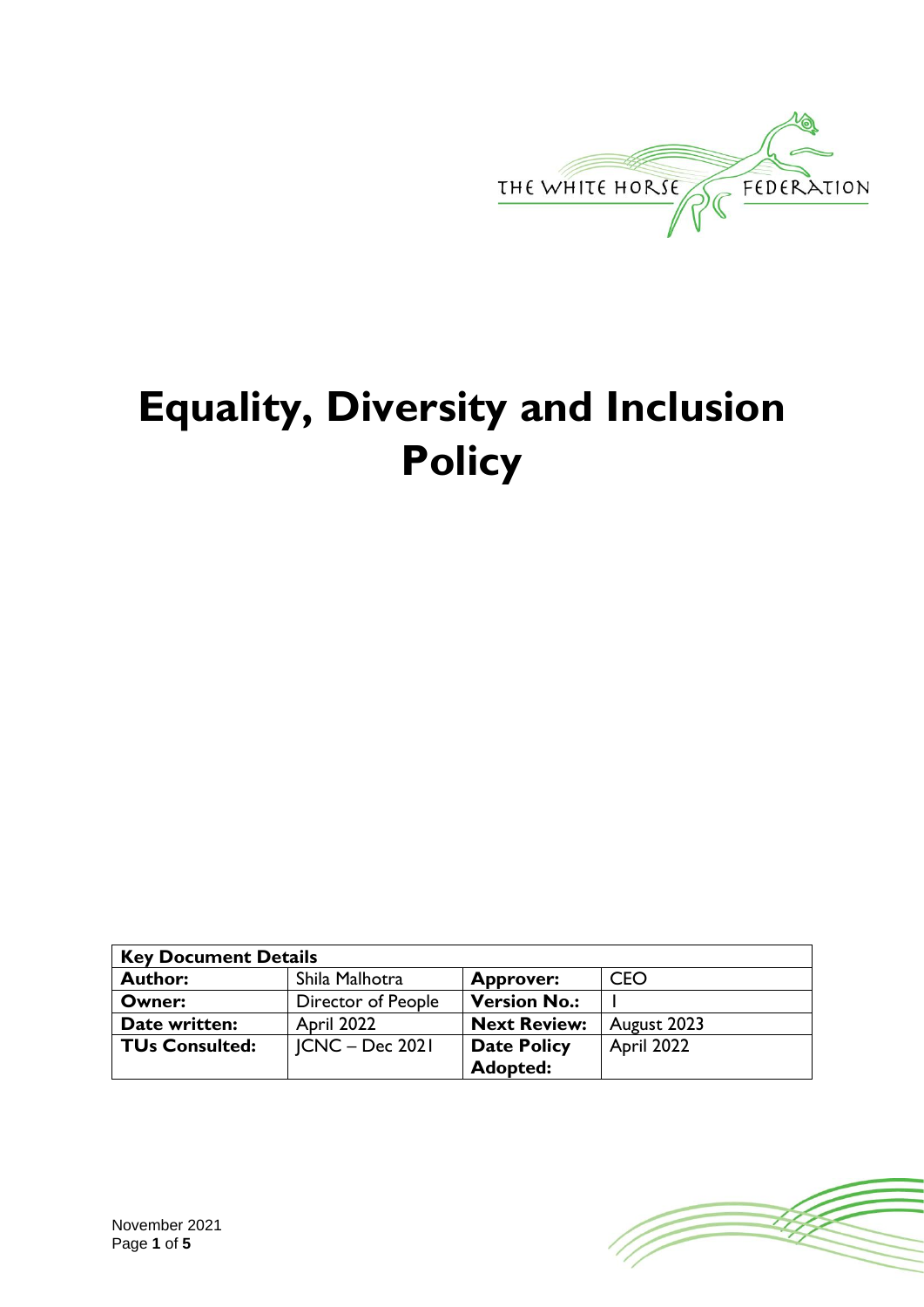# **1. Purpose of Policy and Guiding Principals**

The purpose of this policy is to define the Trust's commitment to equality, diversity and inclusion and represents our commitment to a common set of values and objectives, and to a consistent approach to communicating, implementing and monitoring the statement.

#### According to ACAS:

*"Equality in the workplace means equal job opportunities and fairness for employees and job applicants".*

*"Diversity is the range of people in your workforce. For example, this might mean people with different ages, religions, ethnicities, people with disabilities, and both men and women. It also means valuing those differences".*

#### *"An inclusive workplace means everyone feels valued at work".*

The Trust and its member academies/schools are committed to equality in both employment and education provision. We aim to ensure that, in their interactions with the Trust and its employees, students, parents, governors, trustees, employees, contractors, partners, clients and those who may potentially join the Trust community, are treated fairly, and with dignity and respect. The Trust is committed to creating an environment, within the workplace and education provision, where individual differences and contributions are recognised and valued.

This policy encompasses the following protected characteristics, as per the Equality Act 2010:

- Age;
- Disability;
- Race including colour, nationality, ethnic or national origin;
- Sex;
- Gender reassignment:
- Pregnancy and maternity;
- Religion or belief;
- Sexual orientation; and
- Marriage and civil partnership

The Trust recognises that it is also unlawful to discriminate by association or perception, e.g. treating a student unfairly based on the Protected Characteristics of their parents or other family members.

This statement recognises the four types of unlawful behaviour

- Direct discrimination
- Indirect discrimination
- Harassment
- Victimisation

Every possible step will be taken into account in the aim of ensuring individuals are treated fairly and decisions are based on objective criteria.



November 2021 Page **2** of **5**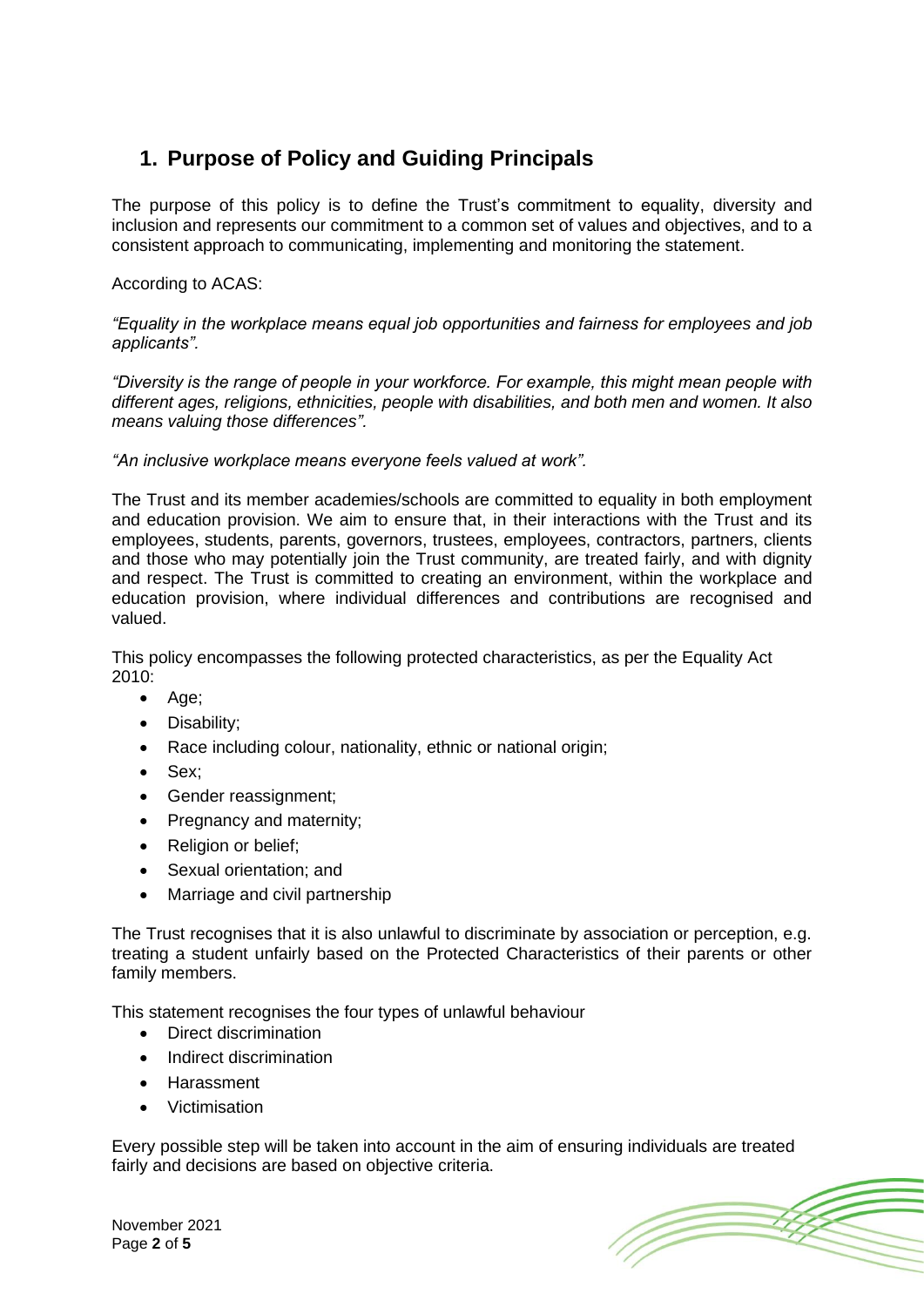# **2. Links With Other Policies or Legislation**

This statement applies to every policy, procedure and guidance document that is produced in relation to students, employees, parents and Governors.

This statement is underpinned by the Equality Act 2010

Other policies which link to this statement include:

- SEN Policy
- Admissions Policy
- All Employment Policies
- Modern Slavery and Human Trafficking
- Transgender Policy

The Trust will aim to keep up to date with the latest EHRC and other guidance.

# **3. Equality, Diversity and Inclusion Statement**

The Trust will ensure that equal opportunities and the principles of fairness underpin all aspects of policy, procedure, education provision, consultation and decision making.

The Trust is committed to equality in its delivery of education, whether or not the service is directly provided by us or contracted out to a third party provider.

The Trust aim to provide high quality education services, making sure services are easily accessible. We will improve what we do by continuing to consult with employees, students, parents, governors and trade unions, their communities and partners about equalities issues. We will promote our equal opportunities policy in our contact with parents, employees, governors and external organisations.

We will make every effort in creating equality of opportunity in order to ensure they are accessible and fair to everyone. Every person has the right to be treated fairly, regardless of race, nationality, ethnicity, gender, sexuality, disability, age culture, religion or beliefs, or caring responsibilities.

Where necessary we will implement reasonable adjustments, or additional support, to ensure equality of access to an education and suitable working environment.

Our employees and governors who agree and deliver our education provision will recognise diversity and demonstrate a proactive approach in their day-to-day work. They will ensure that everyone is treated fairly, recognising special needs and understanding differences.

Behaviour will reach our high standards of conduct (employees and students) and the learning environment we provide will be safe and accessible for those studying and working.

The Trust will adhere to statutory Government legislation and give consideration to other relevant guidance, which aim to make sure that everyone is treated with equity.

The Trust will not tolerate any form of discriminatory behaviour against members of Trust or school community.



November 2021 Page **3** of **5**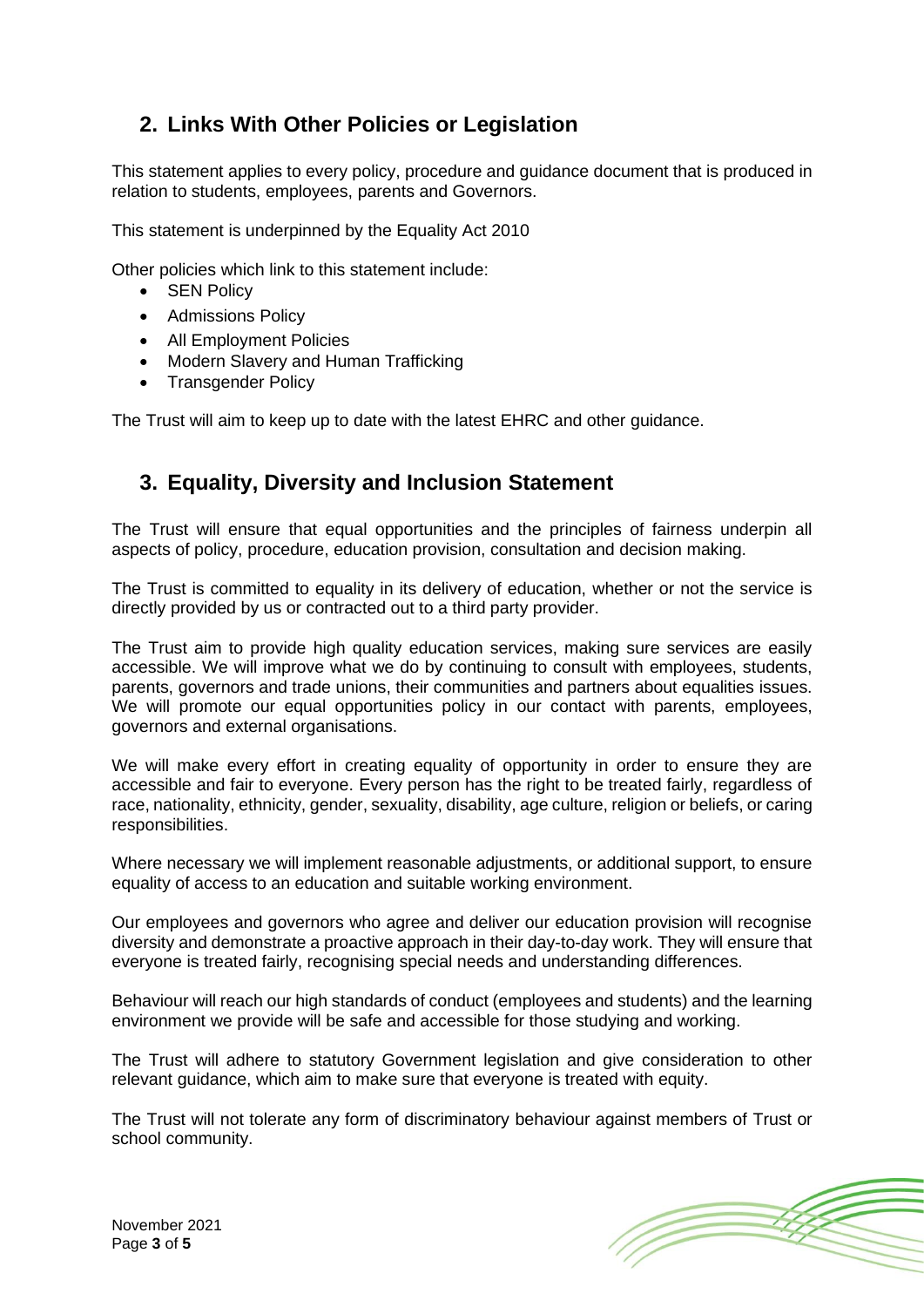The Trust commits to providing training for all employees on their rights and responsibilities under this Equality, Diversity and Inclusion Policy, and under the Equality Act 2010.

# **4. Employment**

The Trust aims for its workforce to be truly representative of all sections of society and for each employee to feel respected and able to give their best.

The Trust is committed to ensuring that all employees (whether temporary, part-time or fulltime), have equal access to jobs, training, and professional development opportunities.

All employment policies refer to the provisions of the Equality Act 2010.

The Trust recognises that the Equality Act extends beyond the protected characteristics of an individual employee and has broader responsibilities to employees and situations that maybe covered by the Act. For example, an employee with parental or caring responsibilities for a disabled dependent may have rights under the Equality Act which the school would need to consider.

All recruitment will be within the provisions of the Equality Act, and applications will be monitored to report on recruitment activity, in line with this Act.

Age is a protected characteristic in relation to employment, but does not apply to students in the academies/schools.

Employees who are in breach of this statement will be investigated and dealt with under the Trust's disciplinary policy.

# **5. Student Provisions**

The Trust and its member academies/schools will ensure that students are provided with appropriate support to recognise their individual needs. This includes protection under the Equality Act extending the reasonable adjustment duty to require schools to provide auxiliary aids and services to disabled students.

All policies relating to the provision of education, the curriculum, behaviour for learning, attendance, exclusion, medical treatment and Child Protection and safeguarding policies should consider the provisions and duties of the Equality Act.

# **6. Contractors and Service Providers**

The Trust will ensure that all service providers that are contracted to provide services to students, employees or visitors will comply with Equalities legislation.

Where services are deemed not to meet Trust or school standards, in relation to equal opportunities and fairness, contracts may be terminated.

# **7. Roles and responsibilities**

The Trust Board are responsible for:

• Making sure the Academies/Schools follow all of its equality, diversity and inclusion statement and meets its legal responsibilities with respect to equality.